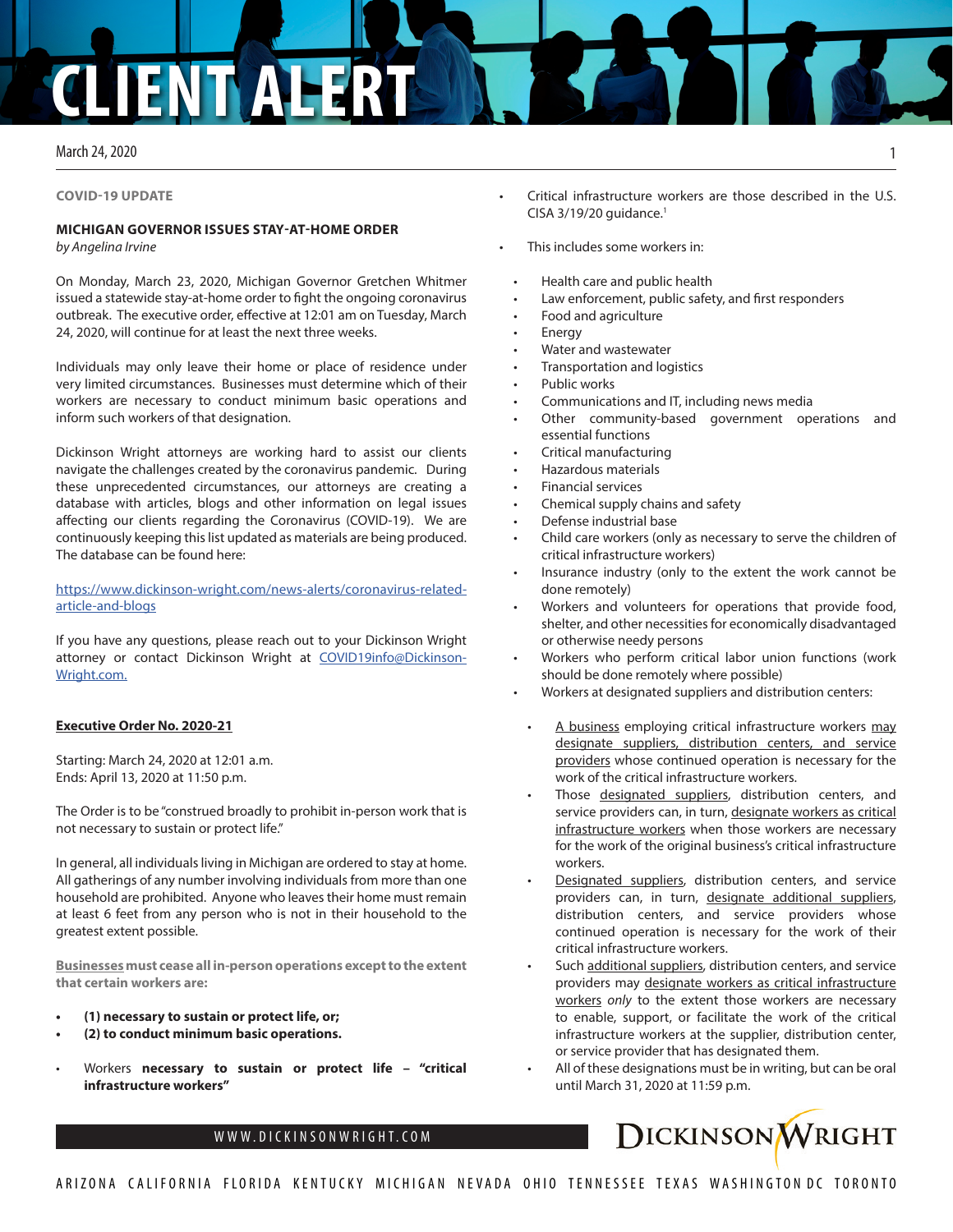- Businesses that employ critical infrastructure workers must designate which workers are critical infrastructure workers and inform these workers that they have been designated as such.
- These designations must be in writing (e-mail, public website, etc.), but can be oral until March 31, 2020 at 11:59 p.m.
- Business need not designate:
- Health care and public health workers
- Workers performing **necessary government activities** (*1 – necessary to sustain or protect life, 2 – necessary to support businesses and operations that are necessary to sustain or protect life, or 3 – necessary to conduct minimum basic government operations*)
	- Critical infrastructure workers
	- Law enforcement
	- Public safety
	- First responders
	- Public transit
	- Trash pick-up and disposal
	- Overseeing elections
- Maintenance of safe and sanitary public parks
- Workers and volunteers of operations providing food, shelter, and other necessities for economically disadvantaged or otherwise needy individuals
- **• In-person activities that are not necessary to sustain or protect life must still be suspended.**
- Workers who are **necessary to conduct minimum basic operations** are those whose in-person presence is strictly necessary to:
	- maintain the value of inventory and equipment;
	- care for animals;
	- ensure security;
	- process transactions (including payroll and employee benefits); or
	- facilitate the ability of other workers to work remotely.

Business must designate which workers are necessary to conduct minimum basic operations and inform these workers that they have been designated as such.

These designations must be in writing (e-mail, public website, etc.), but can be oral until March 31, 2020 at 11:59 p.m.

**In all cases, any in-person operations must adopt social distancing and mitigation measures:**

- Only have workers on-site that are strictly necessary to perform (1) critical infrastructure functions or (2) necessary minimum basic operations
- Promote remote work as much as possible
- Workers and patrons must be at least 6 feet from each other as much as possible
	- Includes customers in line
- Increase facility cleaning and disinfecting
- Develop protocols regarding cleaning and disinfecting in the event of a COVID-19 case in the workplace
- Adopt policies to prevent workers with symptoms or who have had contact with known or suspected COVID-19 from entering the workplace
- Any other measures recommended by the CDC

#### **Other Exceptions:**

In addition to leaving the home to perform work as critical infrastructure workers or workers necessary to conduct minimum basic operations, individuals may also leave the home **as necessary**:

- To engage in outdoor activity (*must remain at least 6 feet from anyone not in the individual's household*)
- To perform tasks necessary to their health and safety and the health and safety or their family or household members (including pets).
- Secure medication, seek medical or dental care necessary to address a medical emergency or preserve health and safety
- Obtain necessary services and supplies for themselves, their family or household members, and their vehicles, such as groceries, take-out food, gas, medical supplies, and other basic safety, sanitation, and home products (*should secure services and supplies via delivery as much as possible*)
- To care for a family member or a family member's pet in another household
- To care for minors, dependents, the elderly, persons with disabilities, or other vulnerable persons
- To visit an individual under the care of a health care facility, residential care facility, or congregate care facility
- To attend legal proceedings or hearings for essential or emergency purposes as ordered by a court
- To work or volunteer for businesses or operations that provide food, shelter, and other necessities of life for economically disadvantages or otherwise needy individuals